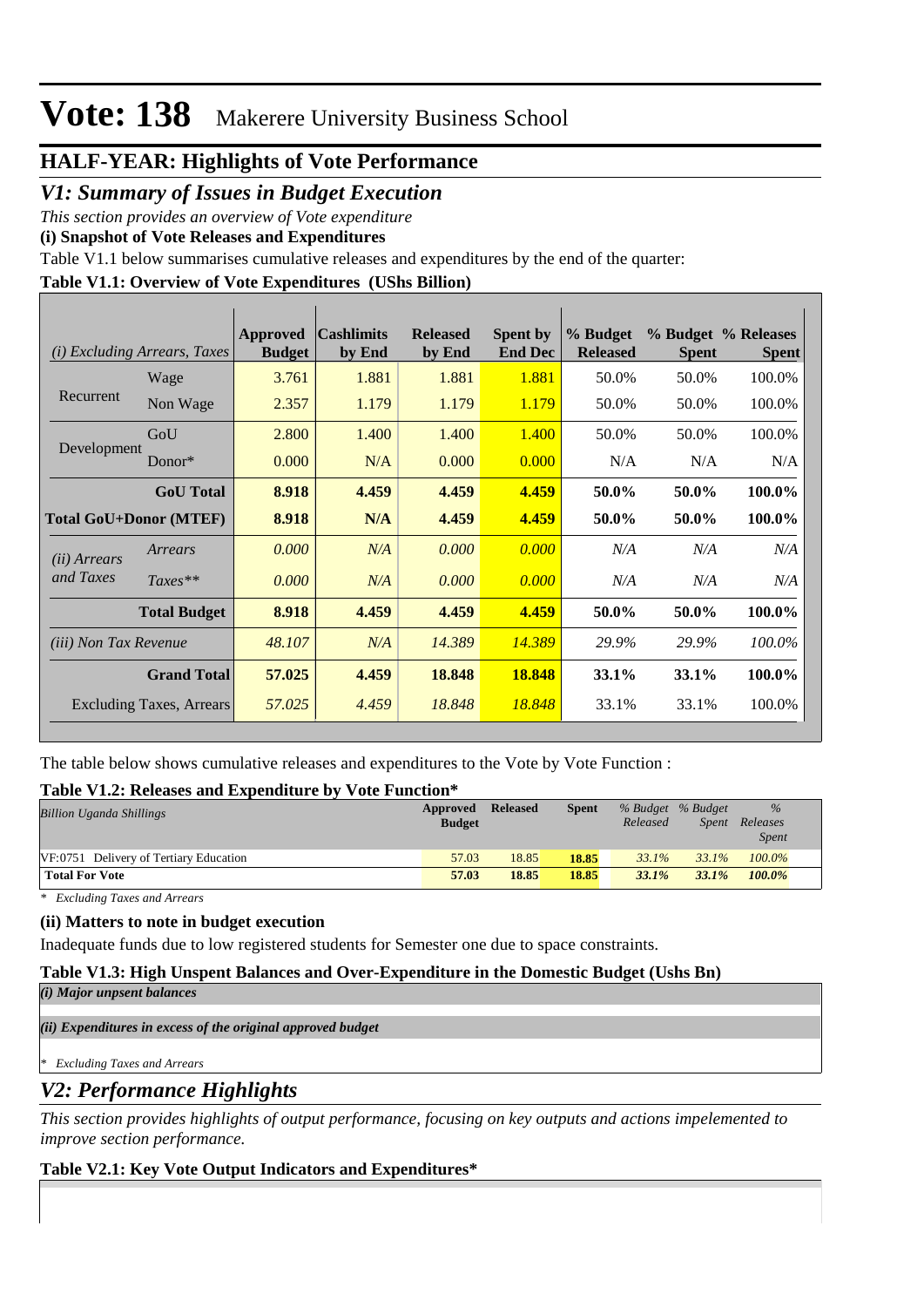# **Vote: 138** Makerere University Business School

| Vote, Vote Function<br><b>Key Output</b>                                                                                     | <b>Approved Budget and</b><br><b>Planned outputs</b>                                                                                                                                                                                                                           |       | <b>Cumulative Expenditure</b><br>and Performance                                                                                                                                                                                                                                                                                         |                |       | <b>Status and Reasons for any</b><br><b>Variation from Plans</b>                                 |       |
|------------------------------------------------------------------------------------------------------------------------------|--------------------------------------------------------------------------------------------------------------------------------------------------------------------------------------------------------------------------------------------------------------------------------|-------|------------------------------------------------------------------------------------------------------------------------------------------------------------------------------------------------------------------------------------------------------------------------------------------------------------------------------------------|----------------|-------|--------------------------------------------------------------------------------------------------|-------|
| Vote Function: 0751 Delivery of Tertiary Education                                                                           |                                                                                                                                                                                                                                                                                |       |                                                                                                                                                                                                                                                                                                                                          |                |       |                                                                                                  |       |
| <b>Output: 075101</b>                                                                                                        | <b>Teaching and Training</b>                                                                                                                                                                                                                                                   |       |                                                                                                                                                                                                                                                                                                                                          |                |       |                                                                                                  |       |
| Description of Performance: To admit, register, teach, examine Admitted 2,952 students in year Low turn up admitted students | studs: Govt 1300, Private<br>19710; Total 21010. Graduate<br>masters 300, bach. 3,300, Dips<br>2000, Total 5600. Purchase<br>5000 textbooks. Provide for<br>staff developt programs: Phd 45, Postgraduates while in May<br>masters 80, Bachelors 20,<br>Diplomas 10. Wkshps 16 |       | one and registered Registered<br>17,446 students for Sem one<br>2014/2015.3,494 Students are<br>graduated in January for<br>Undergraduates and<br>1,000 students will graduate in<br>certificates, diplomas and<br>postgraduate diplomas.<br>Provided staff development<br>opportunities to improve quality<br>of services of our staff. |                |       |                                                                                                  |       |
| Performance Indicators:                                                                                                      |                                                                                                                                                                                                                                                                                |       |                                                                                                                                                                                                                                                                                                                                          |                |       |                                                                                                  |       |
| No. of students registered                                                                                                   |                                                                                                                                                                                                                                                                                |       |                                                                                                                                                                                                                                                                                                                                          | 11483          |       |                                                                                                  |       |
| No. of students graduated                                                                                                    |                                                                                                                                                                                                                                                                                | 5,600 |                                                                                                                                                                                                                                                                                                                                          | $\overline{0}$ |       |                                                                                                  |       |
| <b>Output Cost:</b>                                                                                                          | UShs Bn:                                                                                                                                                                                                                                                                       | 4.039 | UShs Bn:                                                                                                                                                                                                                                                                                                                                 |                | 0.749 | % Budget Spent:                                                                                  | 18.5% |
| Output: 075104                                                                                                               | <b>Students' Welfare</b>                                                                                                                                                                                                                                                       |       |                                                                                                                                                                                                                                                                                                                                          |                |       |                                                                                                  |       |
| Description of Performance: Provide for studs welfare that                                                                   | includes LOAs, feeding and<br>accommodation. Propose to pay<br>LOA to 1,240 students.                                                                                                                                                                                          |       | Paid living out allowances to<br>989 students on Government<br>sponsorship. Accomodated and<br>fed a total of 259                                                                                                                                                                                                                        |                |       | The variations are due to<br>students not registering<br>immediately when the semester<br>begins |       |
| Performance Indicators:                                                                                                      |                                                                                                                                                                                                                                                                                |       |                                                                                                                                                                                                                                                                                                                                          |                |       |                                                                                                  |       |
| No. of students paid living<br>out allowance                                                                                 |                                                                                                                                                                                                                                                                                |       |                                                                                                                                                                                                                                                                                                                                          | 618            |       |                                                                                                  |       |
| No. of students accomodated                                                                                                  |                                                                                                                                                                                                                                                                                |       |                                                                                                                                                                                                                                                                                                                                          | 270            |       |                                                                                                  |       |
| Output Cost:                                                                                                                 | UShs Bn:                                                                                                                                                                                                                                                                       | 1.726 | UShs Bn:                                                                                                                                                                                                                                                                                                                                 |                | 1.429 | % Budget Spent:                                                                                  | 82.8% |
| <b>Vote Function Cost</b>                                                                                                    | <b>UShs Bn:</b>                                                                                                                                                                                                                                                                |       | 57.025 UShs Bn:                                                                                                                                                                                                                                                                                                                          |                |       | 18.848 % Budget Spent:                                                                           | 33.1% |
| <b>Cost of Vote Services:</b>                                                                                                | UShs Bn:                                                                                                                                                                                                                                                                       |       | 57.025 UShs Bn:                                                                                                                                                                                                                                                                                                                          |                |       | <b>18.848</b> % Budget Spent:                                                                    | 33.1% |

# **HALF-YEAR: Highlights of Vote Performance**

*\* Excluding Taxes and Arrears*

To have march in take to increase on the number of students. The challenges are space, the current economic situation of expected clients and competition from other institutions.

#### **Table V2.2: Implementing Actions to Improve Vote Performance**

| <b>Planned Actions:</b>                                                                                                                                                                                                                                                         | <b>Actual Actions:</b>                                                            | <b>Reasons for Variation</b>             |
|---------------------------------------------------------------------------------------------------------------------------------------------------------------------------------------------------------------------------------------------------------------------------------|-----------------------------------------------------------------------------------|------------------------------------------|
| Vote: 138 Makerere University Business School                                                                                                                                                                                                                                   |                                                                                   |                                          |
| Vote Function: 07.51 Delivery of Tertiary Education                                                                                                                                                                                                                             |                                                                                   |                                          |
| Continue to lobby with Government for<br>additional funding                                                                                                                                                                                                                     | Staff encouraged to compete for funds<br>from the NCHE                            | The process is on-going                  |
| Continue to lobby with Government for<br>additional funding                                                                                                                                                                                                                     | The School is expected to benefit from the The process is on-going<br>ADB funding |                                          |
| Vote: 138 Makerere University Business School                                                                                                                                                                                                                                   |                                                                                   |                                          |
| Vote Function: 07.51 Delivery of Tertiary Education                                                                                                                                                                                                                             |                                                                                   |                                          |
| 1. Continue with expansion of lecture<br>space 2. Additional funding on Doctoral<br>Programs to Improve service delivery and<br>the quality of our students that graduate. 3.<br>Implement semester system (March)<br>intake) for MUBS Campuses in line with<br>access & equity | March in take for MUBS campuses was<br>approved by Council                        | The advert is to be made early next year |